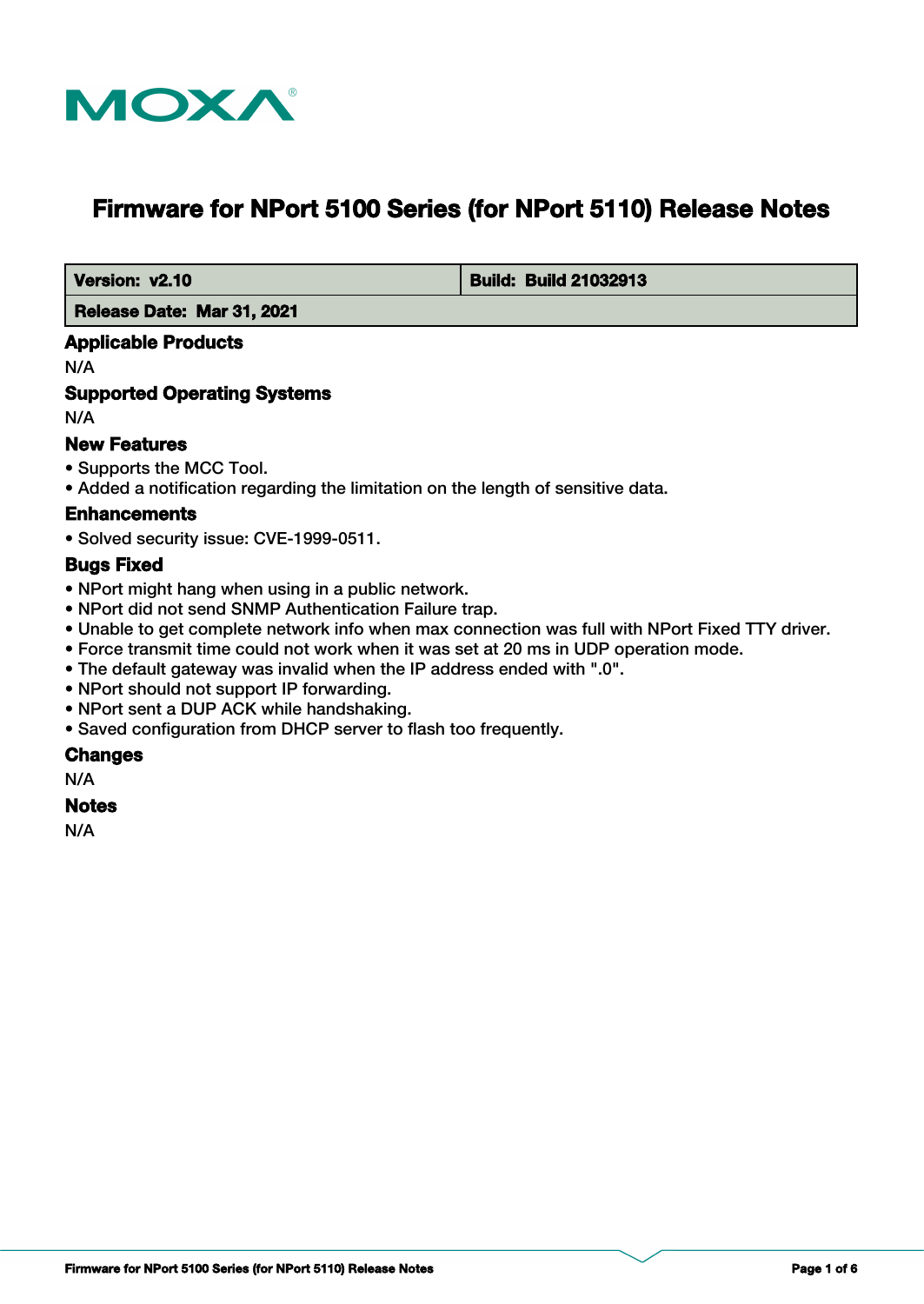

 **Version: v2.9 Build: Build: Build 17103018** 

 **Release Date: Nov 14, 2017**

### **Applicable Products**

NPort 5110, NPort 5110-T

### **Supported Operating Systems**

N/A

### **New Features**

N/A

#### **Enhancements**

• ICS-CERT ICS-VU-923791: Moxa NPort 5110 flood attack vulnerability report.

### **Bugs Fixed**

N/A

## **Changes**

N/A

### **Notes**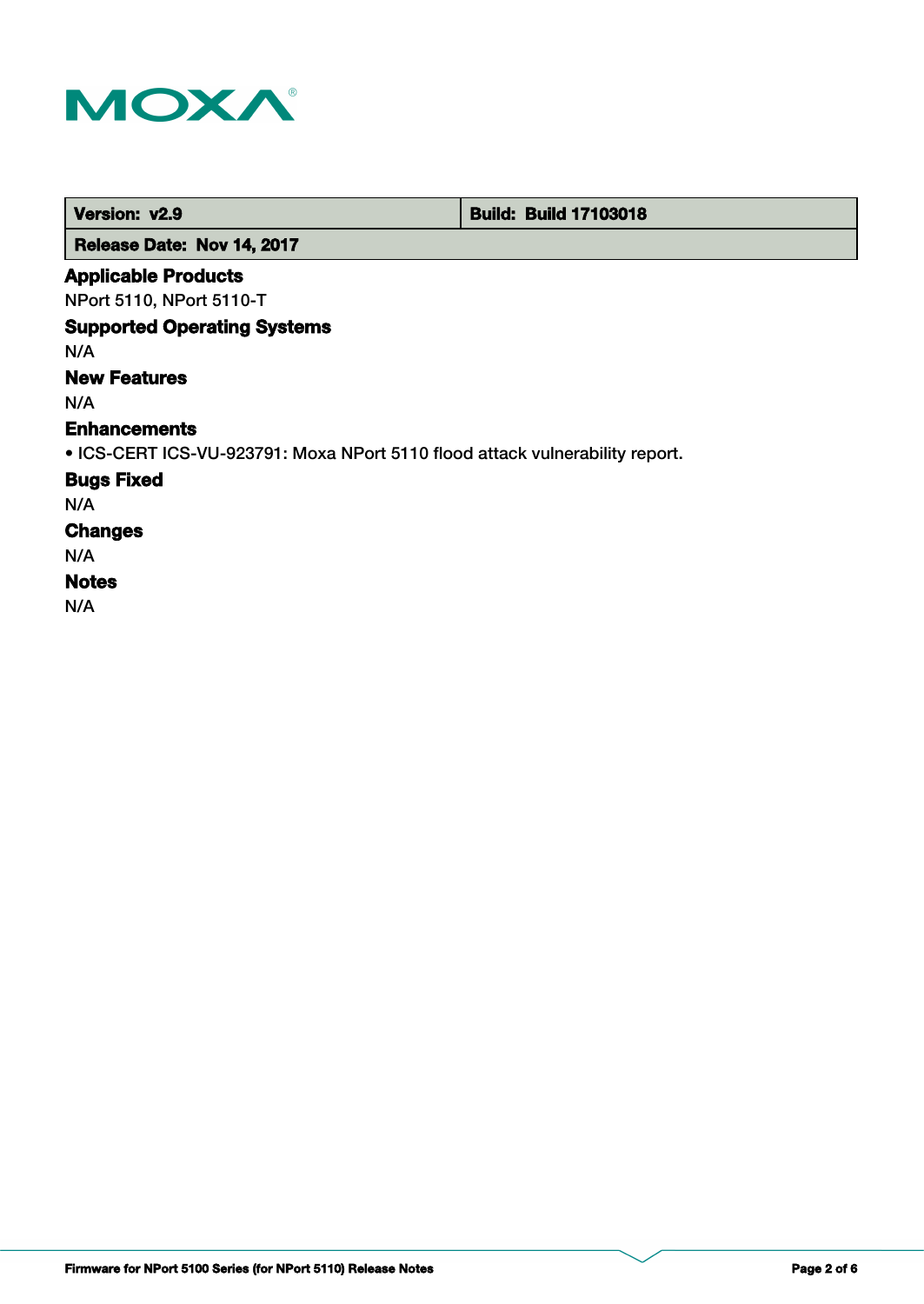

 **Version: v2.8 Build: Build: Build 17090114** 

 **Release Date: N/A**

### **Applicable Products**

NPort 5110, NPort 5110-T

### **Supported Operating Systems**

N/A

### **New Features**

N/A

#### **Enhancements**

- ICS-CERT ICS-VU-398374: Moxa NPort 5110 Ethernet leaking vulnerability report.
- ICS-CERT ICS-VU-034903: Moxa NPort 5110 vulnerability report.

### **Bugs Fixed**

• Pair connection mode cannot resolve domain names.

### **Changes**

N/A

#### **Notes**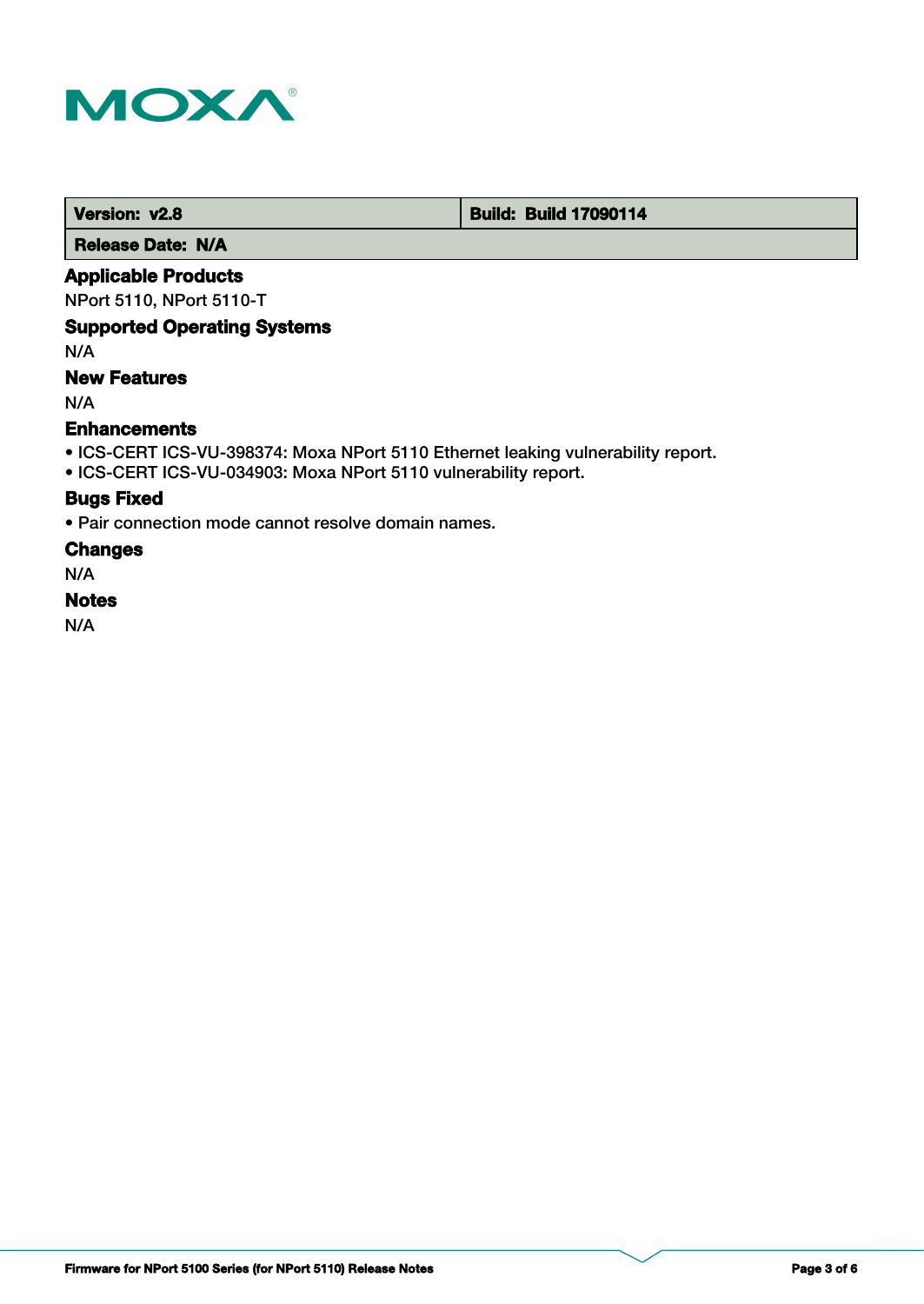

 **Version: v2.7 Build: Build: Build 17030709** 

 **Release Date: N/A**

### **Applicable Products**

NPort 5110, NPort 5110-T

### **Supported Operating Systems**

N/A

### **New Features**

N/A

### **Enhancements**

N/A

### **Bugs Fixed**

- TCP/IP protocol may stop responding: CNCERT CNVD-2016-12094.
- The user's password and SNMP community name may be exposed by a buffer overflow issue.

### **Changes**

N/A

### **Notes**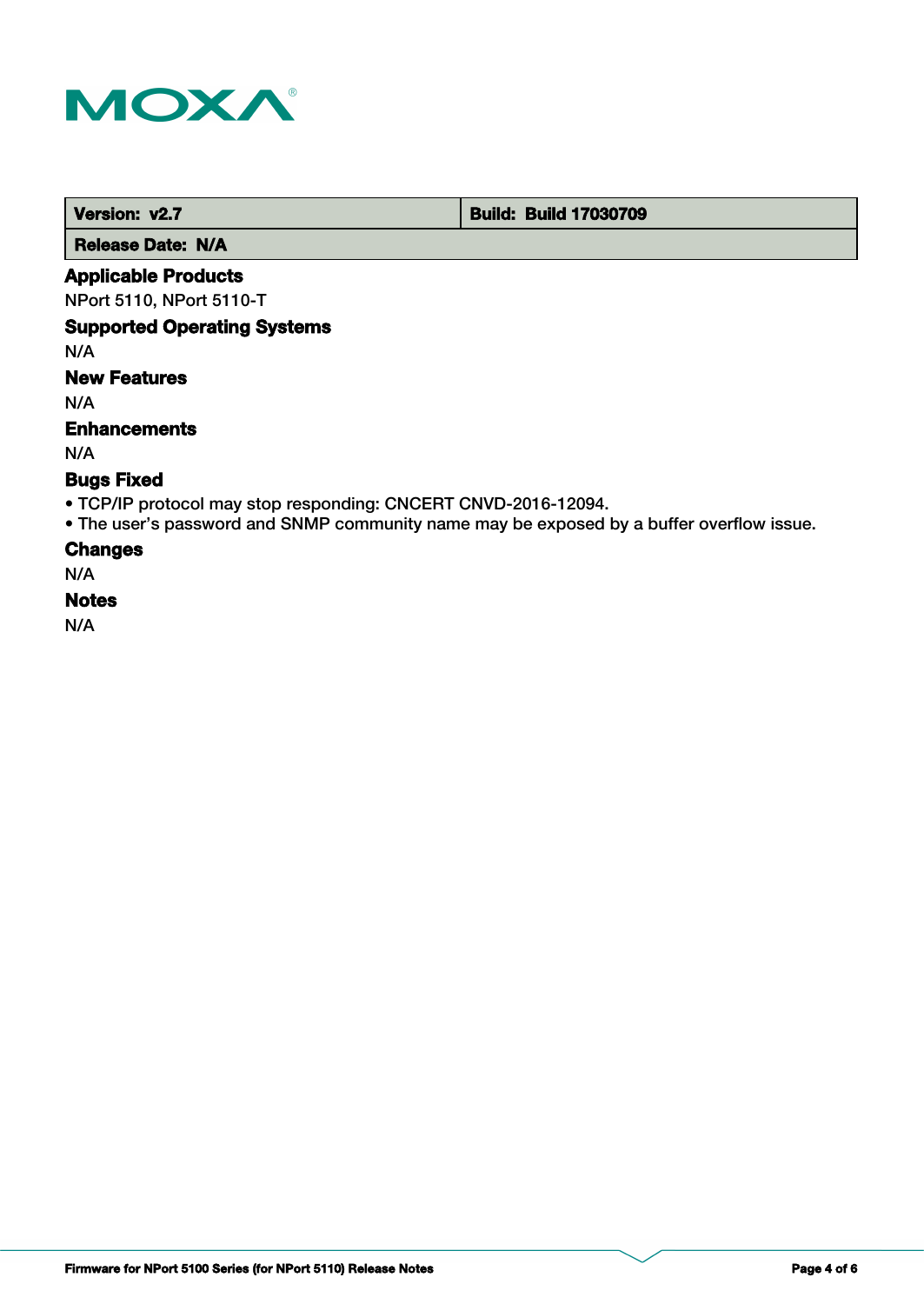

#### **Version: v2.6 Build: Build: Build 16100411**

 **Release Date: N/A**

### **Applicable Products**

NPort 5110, NPort 5110-T

#### **Supported Operating Systems**

N/A

### **New Features**

N/A

### **Enhancements**

- Enhanced web login security and supports 5 users logged in simultaneously.
- Extended HTTP challenge ID length from 32 bits to 256 bits.
- Enabled the default password "moxa".
- Increased CSRF protection mechanism.
- Increased XSS protection mechanism.
- The IP address of the NPort can be set to an address ending with 0 or 255.

• Supports "ARP probe" in RFC5227. NPort would respond for ARP requests with sender IP address 0.0.0.0.

### **Bugs Fixed**

• NPort cannot send email using Google's SMTP server.

• In pair connection mode, master does not pull down RTS/DTR signal after the TCP connection is broken.

• Command port sends lots of "D\_ASPP\_CMD\_ALIVE" packets after running for 50 days.

• NPort may reboot or hang from several buffer overflow attacks through Telnet, SSH, DSCI, SNMP, HTTP, and HTTPS.

#### **Changes**

N/A

#### **Notes**